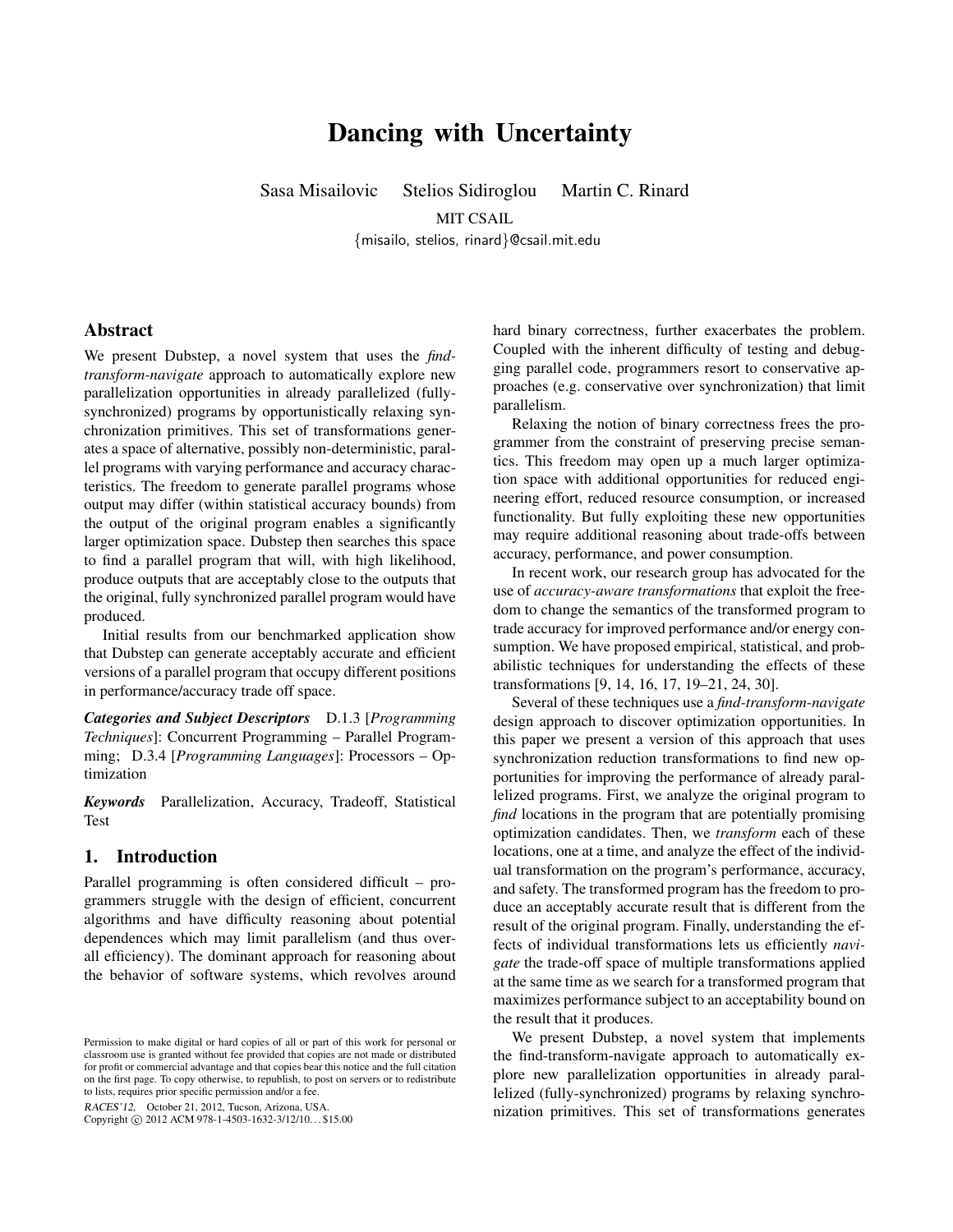a space of alternative, possibly non-deterministic, parallel programs with varying performance and accuracy characteristics. Dubstep explores this space to find more efficient parallel programs that, with high likelihood, produce acceptably accurate results. Dubstep builds upon our previous work on Quickstep, an interactive parallelizing compiler that finds parallelization opportunities in sequential programs and produces (potentially non-deterministic) parallel programs [13–15].

# 2. Approach

We next summarize how Dubstep's implements the findtransform-navigate approach to identifying and exploiting approximate optimization opportunities.

# 2.1 Find

Representative Inputs and Accuracy Model: A user provides Dubstep with a source code of the program and a set of inputs that represent typical program's workloads. Dubstep then uses these inputs to evaluate the accuracy and performance effects of candidate transformations.

A user also specifies an *output abstraction* function that is used to select relevant parts of the output or calculate a measure of output's quality. This is a function that takes as input the program's output and calculates a single numerical value or a vector of numerical values that summarizes the relevant properties of the output. Common output abstractions extract individual output components produced directly by the program, or compute quality metrics of the output, such as the signal to noise ratio in signal processing applications.

Analyze Original Program: Dubstep analyzes the original, fully-synchronized parallel program to help identify new optimization opportunities:

- Baseline execution: Dubstep runs the original parallel program on the representative inputs. It records the running times and uses the user-provided output abstraction function to compute the relevant output metrics. The analyses of the transformed programs use these baseline results to evaluate the accuracy and performance of the transformed versions.
- Performance Profiling: Next, Dubstep applies a performance profiler on the original parallel program to find the program locations where the programs spends most of its time. Specifically, the profiler focuses on the percentage of time that computations spend in existing parallel sections. Profiling allows Dubstep to focus on program components that are likely to yield high performance benefits.
- Memory profiling: Dubstep next generates an instrumented version of the program that generates a trace of memory access patterns (sequences of reads and writes). It executes this instrumented version of the program to identify program regions with high and low memory contention. Relaxing synchronization primitives around low-

contention memory regions is more likely to produce highly accurate transformed programs.

# 2.2 Transform

Transformations: The transformations are designed to improve the performance of the parallel program while maintaining acceptable accuracy. Dubstep deploys two types of transformations to generate its search space of parallel programs:

- Opportunistic Synchronization: This transformation replaces synchronized operations with unsynchronized operations (by removing locks). The goal is to decrease synchronization overhead and lock waiting times by allowing data races that do not alter, or only slightly alter, the result that the program produces.
- Opportunistic Barriers: This transformation replaces traditional synchronization barriers (which force threads to wait until all threads have reached the barrier) with barriers that wait only for a specified fraction of the threads to reach the barrier. The barrier then instructs the remaining (non-waiting) threads to stop their work and all threads proceed past the barrier. The goal is to reduce waiting time at barriers (this waiting time is typically caused by thread scheduling anomalies and differences in the amount of work assigned to each thread).

Both of these transformations introduce non-determinism and may cause the application to produce varying results when executed on the same input.

Analyze Transformations: To evaluate, understand and predict the behavior of the resulting non-deterministic programs, Dubstep runs analyses that (1) help the developer understand the tradeoff between accuracy and performance and (2) ensure that the executions of the transformed programs are safe.

All analyses are *relational* in the sense that they use executions of the original program to reason about executions of the transformed program.

- Performance Analysis: The goal of this analysis is to identify transformations that improve end-to-end program performance. The performance measure is a speedup  $T_0/T'$ , where  $T_0$  is the average execution time of the original program and  $T'$  is the average execution time of the transformed program. To obtain  $T'$ , the analysis executes the transformed program on the same inputs it used for the original program.
- Accuracy Analysis: The goal of this analysis is to identify transformations that preserve the accuracy of the program within acceptable bounds. By applying an output abstraction function on outputs of the original and transformed program, Dubstep obtains two abstracted output vectors  $\alpha$  (for the original program) and  $\hat{\alpha}$  (for the transformed program). Dubstep then relates these two outputs using an *accuracy metric*, which calculates the distance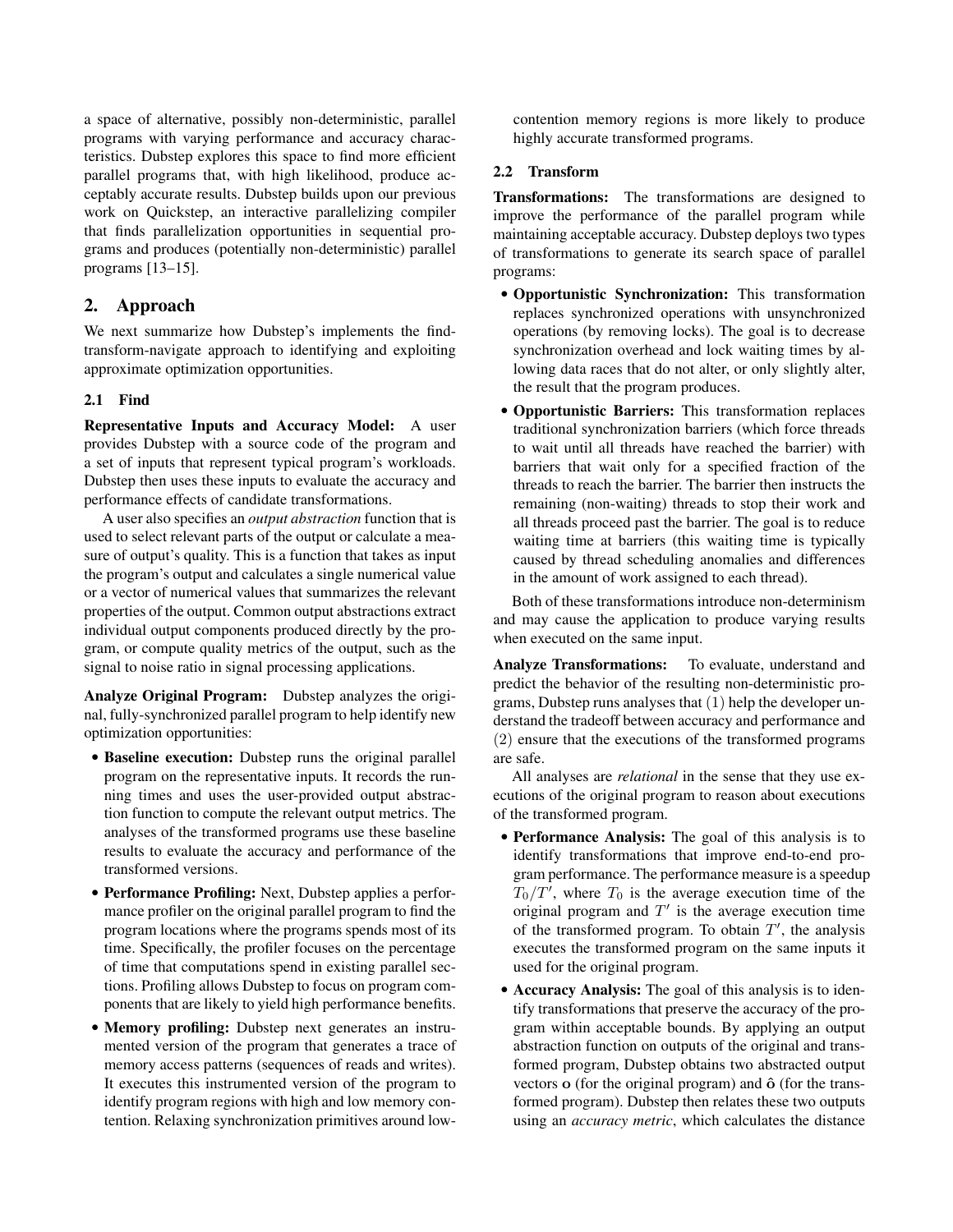between the two vectors. In this paper we will use average absolute relative error as the accuracy metric:

$$
d(\mathbf{o}, \hat{\mathbf{o}}) = \frac{1}{m} \sum_{i=1}^{m} \left| \frac{o_i - \hat{o}_i}{o_i} \right| \tag{1}
$$

The user also defines an *acceptable accuracy loss bound* b. If the value  $d$  of the accuracy measure is less than the accuracy loss bound  $b$  that the user defined, then the execution is considered acceptably accurate. If, in contrast, the value of  $d$  is greater than  $b$ , then the execution accuracy loss is unacceptably high.

Since the transformed programs are non-deterministic, multiple executions of a program on the same input can result in different results of the accuracy metric d. To represent accuracy in this scenario, we define an *execution reliability* as a probability that the accuracy loss d of the result that the non-deterministic transformed program produces on a single input is smaller than the bound b.

We accept the transformed program if its reliability on all tested inputs is higher than an *acceptance reliability* r that the user defines. To estimate the reliability of each parallel program, Dubstep uses *statistical testing*. We review to these techniques in Section 4.

• Safety Analysis: We use *criticality testing* to discover program crashing errors, which may be introduced as a consequence of an applied transformation. Criticality testing instruments the original and transformed programs using dynamic analysis to detect critical errors introduced by the applied transformations (e.g. reading uninitialized memory) [17, 24]. The goal of criticality testing is to eliminate the introduction of new memory and parallelization errors that may occur as a result of the applied transformations. Note that data races introduced by the applied transformations that do not lead to abrupt program termination (or unacceptable accuracy degradation) are not considered critical errors. Criticality testing only checks for errors introduced by transformations. In other words, if a certain error exists in the original program, then it is acceptable for the transformed program to exhibit the same error. Conversely, if an error does not exist in the original program then it should not exist in the transformed program.

#### 2.3 Navigate

Given an initial program, the opportunistic transformations generate a new, larger, space of corresponding alternative programs with relaxed synchronization. Each alternative program may have one or more locations transformed.

Exhaustive Search: If the number of alternative programs is small, Dubstep can exhaustively explore all of them, applying performance, accuracy, and safety analysis on each explored transformed program.

Pruning: Dubstep can also use a two-stage exploration algorithm to prune parts of the tradeoff space that it explores. In the first stage, Dubstep applies a transformation to a single location in the program, and runs performance, accuracy and safety tests. If a candidate transformed program does not pass one of the tests, the Dubstep will not use this transformation in the second stage.

In the second stage, Dubstep explores the tradeoff space induced by combinations of successful transformations from the first stage (those that passed all three tests) to find additional transformed programs that profitably trade accuracy for performance. Specifically, Dubstep uses Quickstep's exploration algorithm [14, Sec. 5], which prioritizes individual transformations that demonstrated better tradeoffs between accuracy and performance.

#### 2.4 Results

Dubstep presents its findings to developers in a detailed report. This report contains the list of applied transformations and the effects that these transformations had on accuracy and performance of programs, ordered by the tradeoff between performance increase and accuracy loss that they cause. A developer can use the report to evaluate the acceptability of the synchronization transformations and obtain insight into how the application responds to different synchronization reduction strategies.

Confidence. Dubstep implements its accuracy analysis using a statistical test. Note that statistical tests are not sound decision procedures — since they use a finite number of observations to make their decision, statistical tests may (ideally with low likelihood) make an incorrect decision. A developer can use a confidence  $c$  to control the likelihood of making an incorrect decision. The confidence is the rate at which the accuracy analysis returns a correct answer (i.e., accepts a parallelization that should be accepted and rejects a parallelization that should be rejected).

Execution Time. The confidence of the result, together with the desired acceptance reliability  $r$ , influence the number of trials that the analysis needs to execute, and thus increases the execution time of the analysis. Greater reliability and confidence require more trials for a procedure to compute its answer. We present more details about this relationship in Section 4.

#### 3. Example

In this section we present a preliminary evaluation of Dubstep on Water, a C++ version of the Perfect Club benchmark MDG [3]. Water evaluates forces and potentials in a system of water molecules in the liquid state. Figure 1 presents the main computation that Water performs.

Computation: Water computes pairwise interactions between simulated water molecules (they are stored in wrapper ScratchPad objects). The parallel computation interf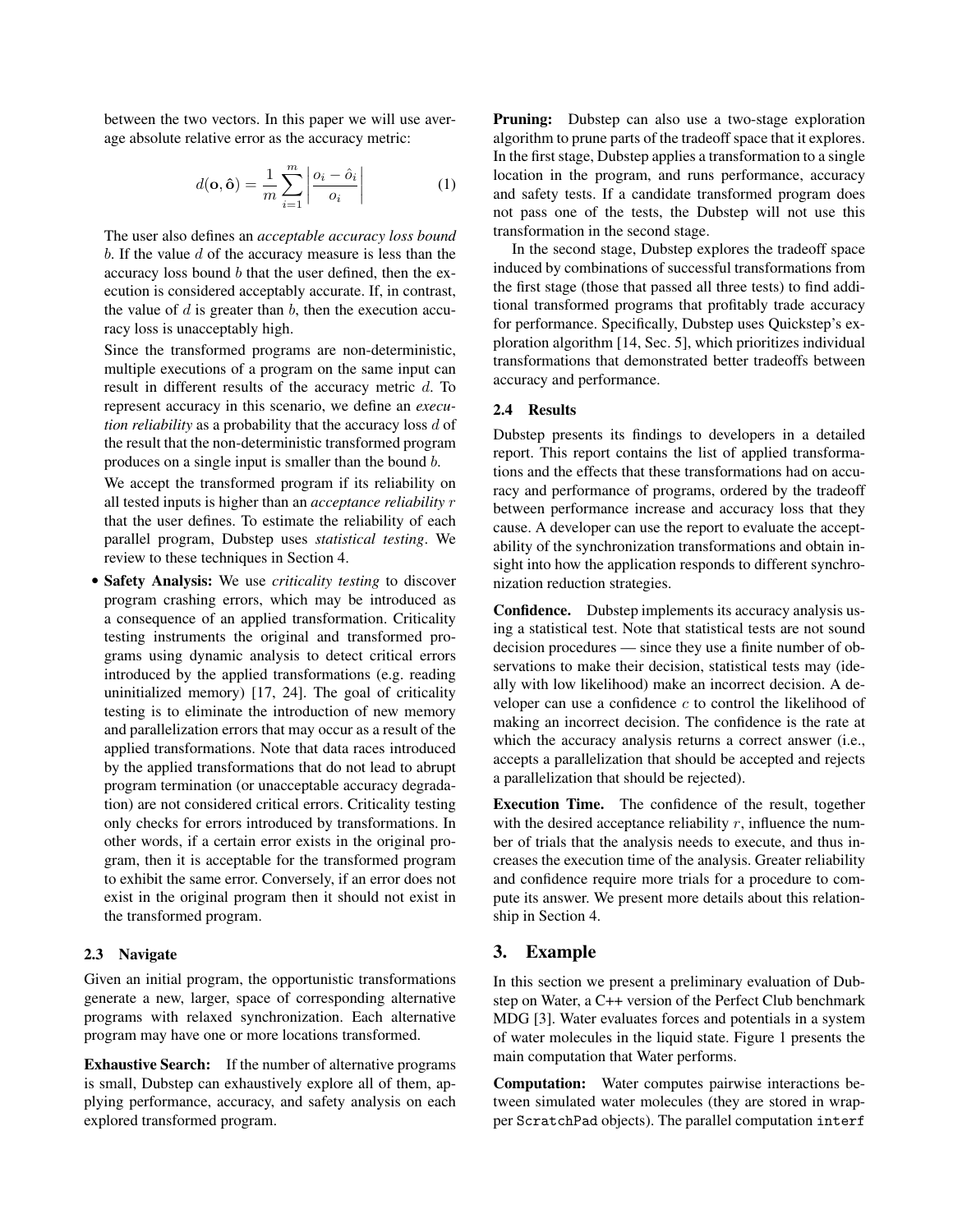```
void ensemble::interf(){
   parallel_for(interf_internal, 0, NumMol-1);
}
void ensemble::interf_internal(int i){
   double Res1[3][3], Res2[3][3];
  ScratchPad *p1, *p2;
   for(j = i+1; j < numMol; j++){
      p1 = getPad(j); p2 = getPad(i);double incr = cshift(p1,p2,Res1,Res2);
      p1->updateForces(Res1);
      p2->updateForces(Res2);
      VIR.addvalRepl(incr);
   }
}
void scratchPad::updateForces(double Res[3][3]) {
  parallel_mutex_lock(this->lock)
   this->H1force.vecAdd(Res[0]);
   this->Oforce.vecAdd(Res[1]);
   this->H2force.vecAdd(Res[2]);
   parallel_mutex_unlock(this->lock);
}
                                                      void ensemble::poteng(){
                                                         parallel_for(poteng_internal, 0, numMol-1);
                                                      }
                                                      void ensemble::poteng_internal(){
                                                         double Res [3][3]
                                                         for(j = i+1; j < numMol; j++){
                                                             computePoteng(Res, getPad(i), getPad(j));
                                                            potenergy->vecAddRepl(Res);
                                                        }
                                                      }
                                                      void ensemble::main(){
                                                        // ...
                                                        for (int t = 0; t < T; t^{++}) {
                                                            computation_1();
                                                            interf();
                                                           computation_2();
                                                           poteng();
                                                           computation_3();
                                                        }
                                                        // ...
                                                        // output system status
                                                      }
```
Figure 1. Example Water Computation

calculates the interactions between every two molecules. It calls cshift to compute the results of each interaction and store the results in two 3 by 3 arrays (Res1 and Res2). Then, updateForces takes the two arrays and updates the vectors that store the forces acting on each molecule. The addval updates the VIR accumulator object, which stores the sum of the virtual energies of all interactions. The poteng function takes as input the state of the system of molecules, computes the potential energy of the system and stores it in the potenergy vector variable. Finally, the main computation evolves the system over time — at each time step it calculates the interactions between molecules, their positions, and energies. The intermediate computations inside the main for loop (computation i) are short sequential computations. The application outputs the final state of the system of molecules, including the total kinetic and potential energy of the system.

Parallelization Primitives: Both interf and poteng use the parallel for function call. This function executes the function passed as the first parameter in parallel threads. The second and the third parameter of parallel\_for specify the starting and ending iteration point respectively. Each thread increments the index, and passes it to the function it executes as a parameter, until it reaches the final point. In this experiment we assume the cyclic scheduling strategy (each thread increments its local index by a constant equal to the number of threads).

Internally, the function parallel for uses two barriers, one at the beginning to ensure that the computation enters

the loop body only after all threads have completed previous work, and the one at the end to ensure that the computation continues only after all threads have finished their work.

The interf computation has two synchronization primitives. The accumulator function addvalRepl implements a replicated update to the accumulator. The updateForces subcomputation for each molecule is synchronized with a lock that belongs to each ScratchPad object to avoid simultaneous updates from multiple threads. Each scratchpad has its own unique lock. The poteng computation has one synchronization primitive. The vector addition function vecAddRepl implements a replicated update to the vector.

Dubstep Input: Dubstep can automatically explore the application to find new parallelization opportunities when allowed the freedom to produce output that may differ from the original manually parallelized program. To use Dubstep, an application developer provides the program's original source code, a set of representative inputs, and an output abstraction function.

For this experiment, we provide a simulation of 1000 molecules for 30 time steps. The initial positions of the molecules are also part of the input. The output abstraction vector for water, o, consists of measures of the kinetic and potential energies of the system. These are values that the original program produces; the output abstraction function extracts these values from the program's printed output. In addition, a developer provides a specified accuracy loss bound  $b$  and reliability  $r$ .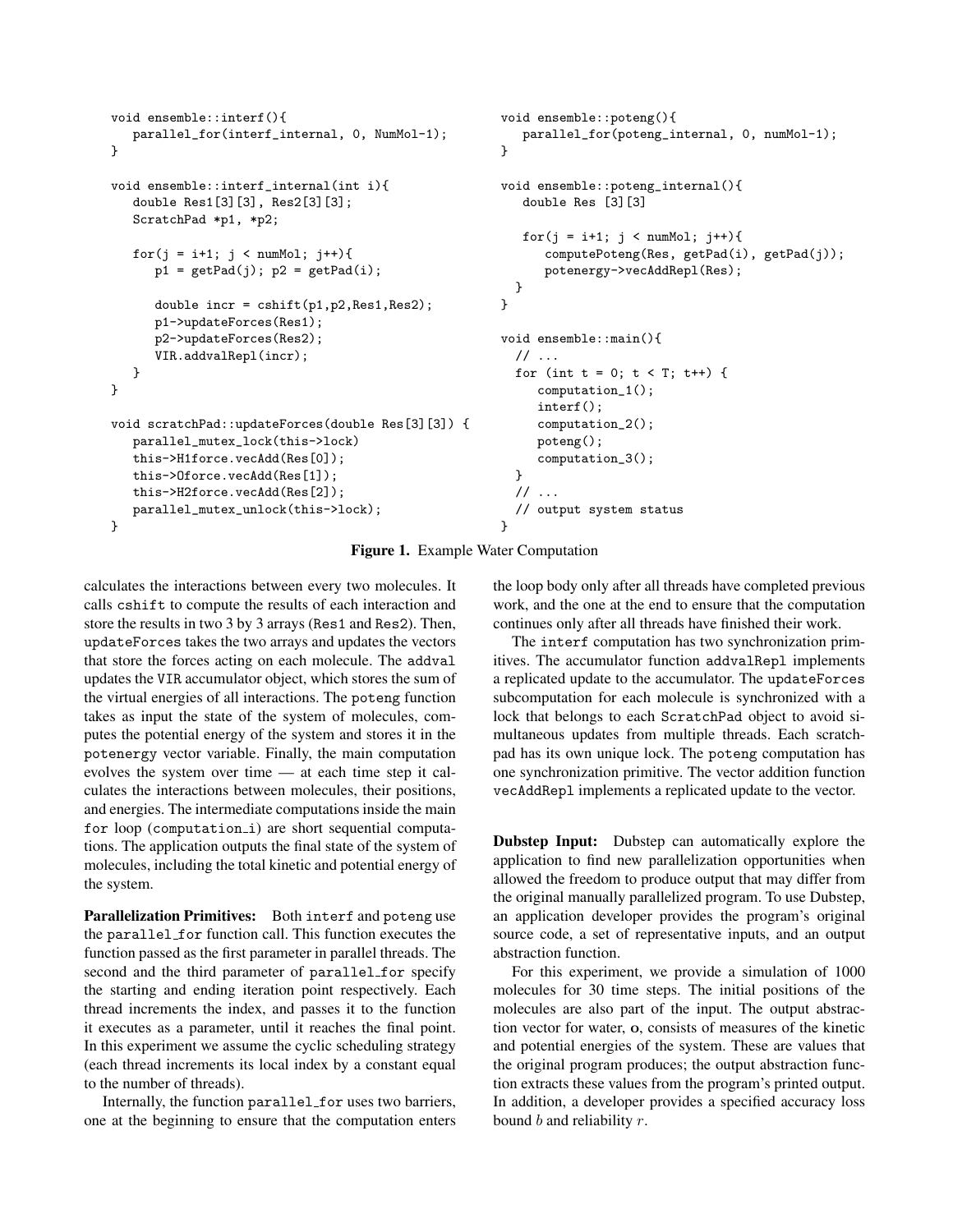| Transformation       | Speedup $(max 8)$ | Relative Speedup | <b>Accuracy Loss</b> |
|----------------------|-------------------|------------------|----------------------|
| Original             | 6.21              | 1.00             | $0.000 \pm 0.000$    |
| <b>BarrierInterf</b> | 6.34              | 1.02             | $0.027 + 0.082$      |
| <b>BarrierPoteng</b> | 6.48              | 1.04             | $0.035 + 0.032$      |
| LockForces           | 6.34              | 1.02             | $0.004 \pm 0.001$    |

Transformation Speedup (max 8) Relative Speedup Accuracy Loss  $\overline{\text{Original}}$  6.21 1.00 0.000  $\pm 0.000$  $\frac{1.03}{0.027 \pm 0.044}$  1.03 0.027  $\pm 0.044$ BarrierPoteng + LockForces 6.79 1.09  $0.042 \pm 0.033$ 

Table 1. Empirical Results for Individual Transformations

All Three 2.44 1.20 0.051 ±0.070 Table 2. Empirical Results for Combinations of Transformations

BarierInterf + BarrierPoteng  $7.10$  1.14  $0.053 \pm 0.063$ 

Experimental Environment: We performed all experiments on a dual quad-core 2.27 GHz Intel Xeon E5520 CPU with 16 GB of RAM. The operating system is Ubuntu Linux 10.10 running kernel version 2.6.32-41. All programs are compiled with the LLVM C++ compiler version 2.7, with the optimization level -O3.

Roadmap: We first present the computations that Dubstep identifies as good optimization candidates in the *find* phase (Section 3.1). We next present Dubstep's exhaustive exploration of the tradeoff space induced by these optimization candidates (Section 3.2). We then present how Dubstep can navigate the tradeoff space and select the transformed program with highest performance for a set of accuracy bounds b guided by a statistical test (Section 3.3).

# 3.1 Find

Dubstep applies performance- and memory-profiling to find optimization opportunities in Water.

Performance Profiling: The execution time of the sequential program is 16.5 seconds. The original parallel program running with 8 parallel threads achieves speedup of 6.21 times over the sequential program. The loop profiling information (collected using Valgrind's Callgrind tool) indicates that 99.7% of the execution time is spent in the parallel sections of the interf and poteng functions. Dubstep thus narrows its optimization focus to these parallel sections. Since these computations contain synchronization barriers, they are a good target for the opportunistic barrier transformation. We transform the barriers at the end of each parallel for section. We call these transformation opportunities BarrierInterf (for the interf loop) and BarrierPoteng (for the poteng loop).

Memory profiling: The memory profiling information highlights two high-contention memory regions in the parallel loops. These memory regions represent the addresses of the accumulator VIR accessed from the addvalRepl operation (inside the interf computation), and the vector accumulator potenergy accessed from the vecAddRepl operation (inside the poteng computation). These memory regions are accessed within every iteration of the parallel loops and are, therefore, not good candidates for our transformations.

On the other hand, updating vectors within ScratchPad objects inside the updateForces function results in a much smaller density of races. This is due to the fact that the number of scratch-pads is equal to the number of molecules and during the execution of multiple threads there is a much smaller chance for data races within individual scratchpads. The lock in this function is identified by Dubstep as a promising candidate for the opportunistic synchronization transformation. In the rest of the section we call this transformation opportunity LockForces.

# 3.2 Exhaustive Tradeoff Space Exploration

In this section we present the result of the tradeoff space exploration for the Water benchmark. Since the number of candidate transformed locations is small, we use an exhaustive exploration of the tradeoff space. First, Dubstep applies one transformation at a time and evaluates the effects of that transformation on the program's performance, accuracy, and safety (through criticality testing). Then, Dubstep combines the transformations together and evaluates their joint effects.

Individual Transformations: Table 1 presents the results of executing the transformed Water benchmark with eight parallel threads. Column 1 (Transformation) presents the transformation reference name. Column 2 (Speedup) presents the speedup of the execution of the parallel program relative to the execution of the sequential program. Column 2 (Relative Speedup) presents the speedup relative to the fully-synchronized parallel program. Column 4 (Accuracy Loss) presents the average accuracy loss and the standard deviation of the accuracy loss. We used Equation 1 to calculate the accuracy loss. The results are based on 100 executions of each program on the representative input.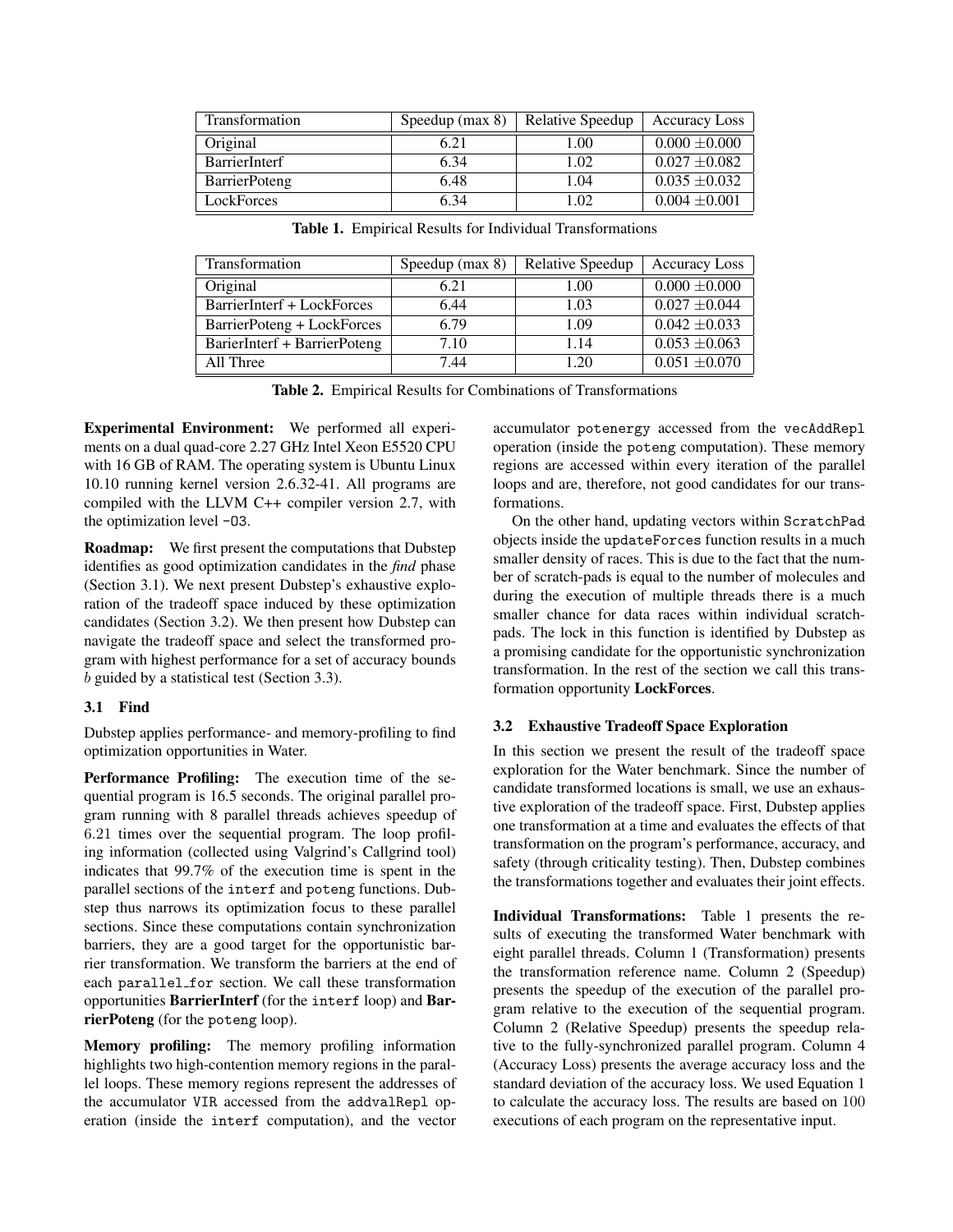• Opportunistic Barriers in interf and poteng: Both transformations introduce non-determinism in the results as a consequence of early termination (i.e. not waiting for all threads to finish their work). For this particular experiment, we used an aggressive version of the opportunistic barrier transformation that waits for a half of the threads to arrive at the barrier before terminating the computation of the remaining threads. When half of the threads have reached the barrier, Dubstep's runtime system directs the remaining threads to terminate further computation after the current loop iteration.

This transformation produces a faster version of the program — the program has less waiting time at the barrier and performs less work. However, due to the skipped work, the produced result is less accurate. We note that with cyclic scheduling each thread executes roughly the same amount of work. Reports produced by Dubstep indicate that the terminated threads complete more than 95% of their total iterations.

• Remove Synchronization in updateForces: This transformation introduces non-determinism due to data races that may lead to overwriting some of the intermediate sums that the vecAdd function computes.

Due to a relatively large number of molecules in the input, the execution with data races (introduced by Dubstep) has minimal accuracy loss (with low variance) but it also does not drastically improve performance.

All transformed programs continued execution and terminated normally after producing output. Dynamic program analysis with Valgrind did not reveal memory errors caused by these transformations.

Combination of Transformations: It is a tractable task for Dubstep to exhaustively explore all configurations of the program. Table 2 presents results for all four combinations of multiple transformations. Note that as we combine multiple transformations performance increases, but the average accuracy loss also increases. We observe the maximum performance for the case when all three transformations are applied at the same time. This program executes 20% faster than the original, fully synchronized program. Its average accuracy loss is 0.051.

#### 3.3 Tradeoff Space Exploration with Accuracy Tests

In this section we present how Dubstep can leverage statistical accuracy tests to determine, with high confidence, that the executions of the transformed program are reliable.

Dubstep uses the SPR (sequential probability ratio) hypothesis testing framework to determine if a transformed program is reliable. We now briefly summarize this test here and provide a more detailed description in Section 4.2. The SPR test takes as input the accuracy bound  $b$  and the acceptance reliability  $r$ , provided by the developer. The test executes the candidate transformed program on the representa-

| Accuracy | <b>Best</b>    | <b>Trials</b> |
|----------|----------------|---------------|
| Bound b  | Transformation | (Average)     |
| 0.01     | LockForces     | 106           |
| 0.05     | LockForces     | 100           |
| 0.10     | All Three      | 161           |
| 0.15     | All Three      | 100           |
| 0.20     | All Three      | 100           |
| 0.25     | All Three      | 100           |

Table 3. The Best Transformed Programs for Accuracy Loss Bounds

tive input multiple times and observes after each run whether the accuracy loss  $d$  is smaller than the accuracy bound  $b$ . At the end the test returns TRUE if the actual reliability of the transformed program was greater than  $r$  (and, therefore, Dubstep accepts the transformed program) and FALSE if the actual reliability was smaller than  $r$  (and, therefore, Dubstep rejects the transformed program).

The number of the total observations that the test takes is not fixed. It depends on the previous observations of the program executions. In this experiment, we set the reliability  $r = 0.9$ . Our target confidence that the test returns the correct answer is also  $c = 0.9$  (thus, the probability that the accuracy test fails is 0.1). This test also requires a user to set a borderline tolerance  $\varepsilon$  (this is a narrow interval around the acceptable reliability  $r$  in which the test does not make a decision). In this experiment  $\varepsilon = 0.02$ .

Throughout the experiment, we use different accuracy bounds b. Dubstep then selects transformed programs that can meet these bounds by successively running the SPR test for each bound. Table 3 presents the best transformations for each choice of the bound b. Column 1 (Accuracy Bound) presents the accuracy bound for which we run the test. Column 2 (Transformation) presents the transformed program with the highest performance, subject to the accuracy bound. Column 3 (Trials) presents the number of trials that the statistical test performed to provide the accuracy guarantee. This number of trial is an average over ten runs of the statistical accuracy test.

For bounds  $0.01$  and  $0.05$ , the fastest r-reliable program is LockForces. For bounds between 0.1 and 0.25, the fastest  $r$ -reliable program is **All Three**. We now interpret the results of the statistical test. For instance, for row 2, the test states that, the transformed program LockForces executed on the representative input produces a result such that the difference d from the original result is smaller than the bound  $b = 0.05$  with probability at least  $r = 0.9$ . The test also guarantees that this previous statement is correct with probability equal to confidence  $c = 0.9$ .

We repeated this experiment ten times. For all ten runs the statistical test produced the same answer for the best transformed program, but the number of trials that the test performs depends on the observations made during the test. The minimum number of trials that the test needs to perform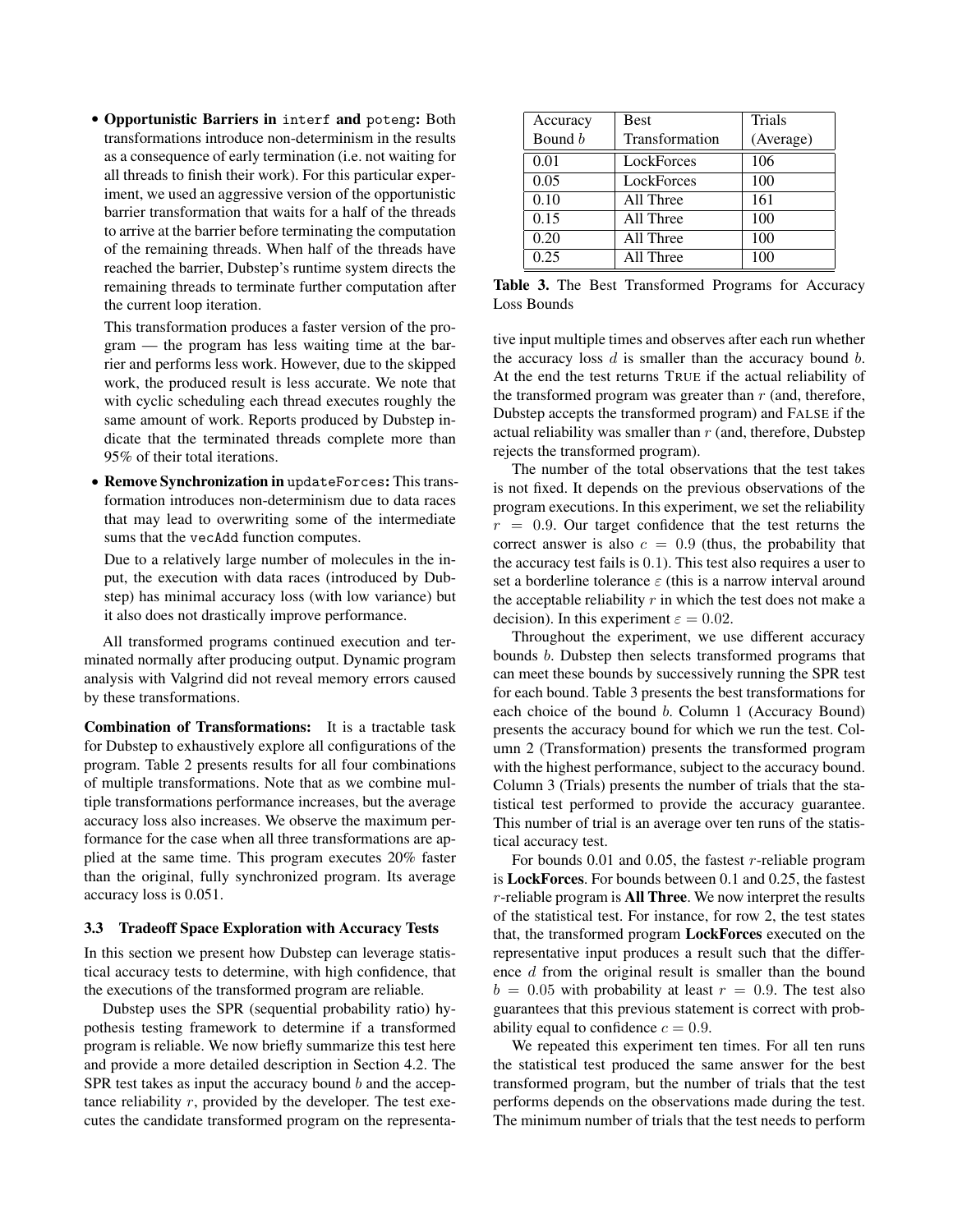is 100. More trials indicate that some program executions produced a result whose difference  $d$  is greater than  $b$ . The average number of trials for the transformed programs that the test accepted was between 100 and 161 (the maximum number of trials for a single test was 279). To reject other transformations that do not satisfy accuracy bound the accuracy test needed between 30 and 70 trials.

## 4. Accuracy Analysis

In this section, we describe statistical accuracy analyses designed to help Dubstep characterize the effects that the synchronization relaxation transformations have on program's accuracy. In particular, these analyses attempt to answer the following question: how often does the execution of a nondeterministic program produce small deviations from the original result?

Program Model. Let there exist an application A, an input I, and an environment H (e.g., hardware description, operating system version – including information about its scheduler – and the compiler version – including optimization parameters – used to create application's executable). An *execution context* is a triple  $\mathbb{C} = (\mathbb{A}, \mathbb{I}, \mathbb{H})$ . *A sample* from the execution context  $\mathbb C$  is a single execution of the application  $\mathbb A$ on the input  $\mathbb I$  in the environment  $\mathbb H$ . Each sample is randomized (due to non-deterministic program transformations).

Our analysis treats each sample from the context  $\mathbb C$  as one of two events: the execution either produced a result whose accuracy loss d (which is calculated using the accuracy metric) is either smaller or equal to the accuracy bound  $b$ , or it is greater than b. Therefore, if we take several samples, we can represent the *i*-th sample (that has the accuracy loss  $d_i$ ) as a Bernoulli random variable:

$$
X_i = \begin{cases} 1 & \text{if } d_i \le b \\ 0 & \text{if } d_i > b \end{cases}
$$

For each of the *n* samples (executions) from  $\mathbb{C}$ , we can calculate the accuracy loss  $d_i$  ( $i \in \{1, ..., n\}$ ) and determine which event ( $d_i \leq b$  or  $d_i > b$ ) occurred. We call such (known) outcomes *observations* and denote them with lowercase letters  $x_1, \ldots, x_n$ .

**Reliability.** The *reliability* of an execution context  $\mathbb C$  is the probability

$$
p = \Pr[X = 1] .
$$

In other words, the reliability is a probability that an execution of the application  $A$  on the input  $I$  in the environment  $E$  produces accuracy loss  $d$  smaller than the acceptable loss bound b.

The true value of the reliability  $p$  is typically unknown. A direct modeling of  $p$  is a hard task — it depends on the complex interactions between the elements of the environment (including hardware, operating system, and the compiler) and the input of the program.

Instead, we use a notion of an *acceptance reliability*, r, which represents a lower bound on the true reliability p. The acceptance reliability is provided by a user. We consider an execution context to be *acceptable* if and only if its reliability p is greater than r. Then the *acceptability test* is a procedure that determines the acceptability of an execution context.

We will review two acceptability tests. Each test returns TRUE if it determines that  $p$  is greater than  $r$  (in this case Dubstep accepts a candidate transformed program), or otherwise return FALSE (in this case Dubstep rejects a candidate transformed program). Both of these tests take observations  $x_1, x_2, \ldots$  on which they base their decisions. The decisions of the tests are not sound, but a user can set the probability with which these decisions are correct. We have previously used these tests in the context of evaluating automatic approximate program parallelization [13, 14].

#### 4.1 Hoeffding's Inequality Test

Let an estimated reliability  $\hat{p}$  be an average of n observations  $x_1, \ldots, x_n$  of the random variable X:

$$
\hat{p} = \frac{1}{n} \sum_{i=1}^{n} x_i
$$

Note that merely knowing  $\hat{p}$  is not enough to reason about the acceptability of the context C. We cannot directly compare  $\hat{p}$  with the acceptance reliability r, as we do not know the relation between  $p$  and  $\hat{p}$ . For a *sound* decision of acceptability we would need to establish that  $\hat{p} \leq p$ . However, to make such a decision an additional information about parameter p is necessary. For an *probabilistically accurate* decision of acceptability, it is enough to establish that the undesired case  $\hat{p} > p$  occurs only with a small probability.

Hoeffding's inequality [8] provides a bound on the probability that the estimate  $\hat{p}$  is significantly different from  $p$ :

$$
Pr[|\hat{p} - p| > \varepsilon] \le 2exp(-2\varepsilon^2 n)
$$

The inequality includes a user-defined tolerance  $\varepsilon$  that gauges the precision of the resulting confidence bound estimate. Also, note that the number of samples  $n$  affects the probability of a large distance between  $\hat{p}$  and  $p$  – intuitively, the more samples the test takes, the closer the estimate will be to the true value p. The value  $\delta = 2 \exp(-2\varepsilon^2 n)$  is the failure rate — it is a probability that the test returns an incorrect result.

Application to Acceptability Testing: The result of Hoeffding's inequality gives us a desired connection between p,  $\hat{p}$ , and r. It states that  $|\hat{p} - p| \leq \varepsilon$  with probability at least 1 − δ. Then, one can show that  $\hat{p} > r + \varepsilon$  implies  $p > r$ (with probability at least  $1-\delta$ ). A similar derivation follows in the case when  $p < r$ .

The test based on Hoeffding's inequality makes these decisions after computing  $\hat{p}$ :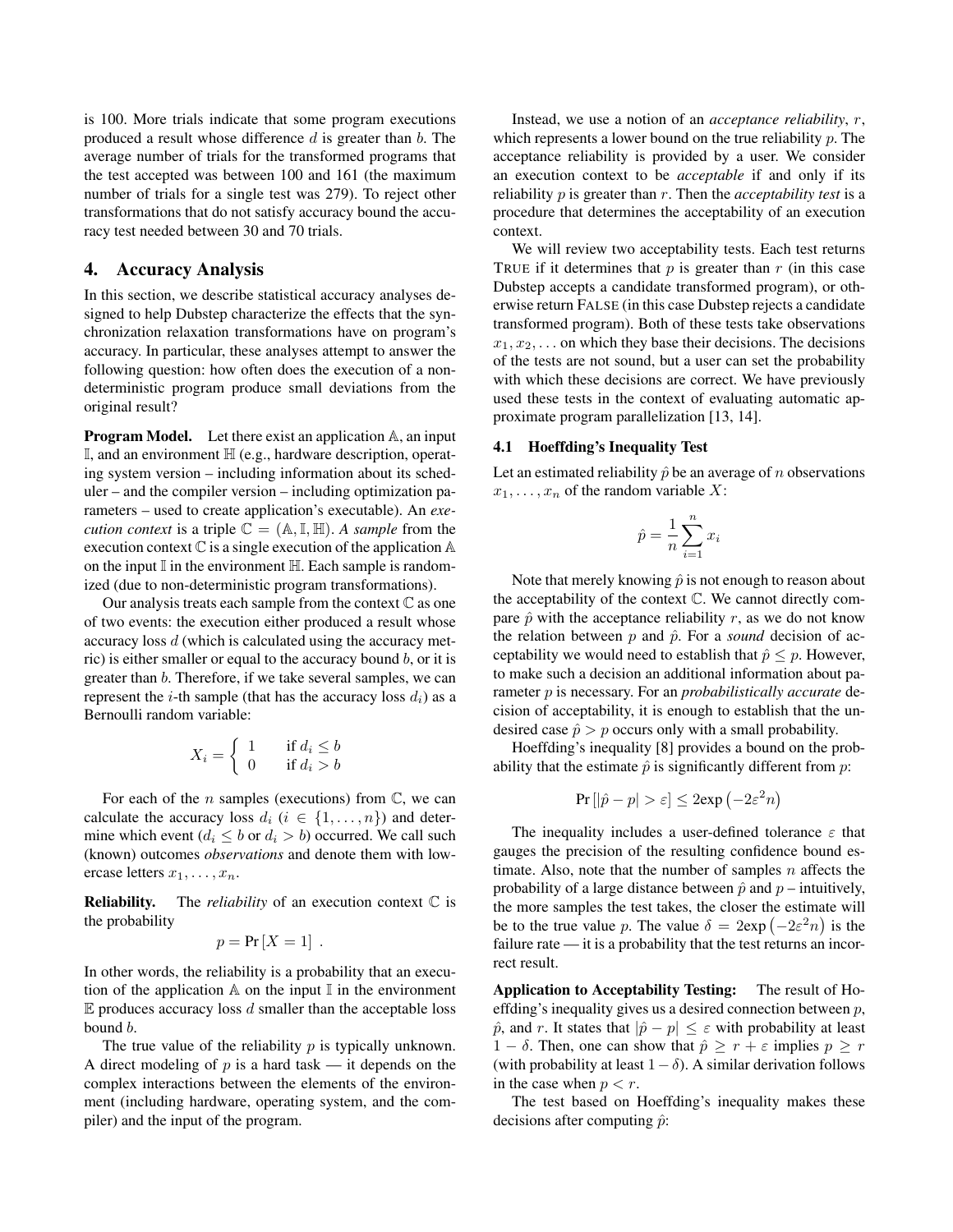- If  $\hat{p} \ge r + \varepsilon$ , then  $p \ge r$  with probability at least  $1 \delta$ . As a result, the test returns TRUE and Dubstep accepts the candidate transformed program.
- If  $\hat{p} < r \varepsilon$  than  $p < r$  with probability at least  $1 \delta$ . As a result, the test returns FALSE and Dubstep rejects the candidate transformed program.
- If  $r \varepsilon \leq \hat{p} \leq r + \varepsilon$ , then the test returns UNKNOWN. Dubstep then acts conservatively and rejects the candidate transformed program. As an alternative, the test can be repeated with smaller  $\varepsilon$  such that the new test execution returns either TRUE or FALSE.

The confidence that the test makes a correct decision is  $c = 1 - \delta$ .

#### 4.2 Sequential Probability Ratio Test

An alternative technique is to find an interval  $[p', 1]$  that almost surely contains the probability  $p$ . In this case, a lower bound  $p'$  is a conservative approximation of  $p - if p'$  is greater than the acceptance reliability  $r$ , then  $p$  is also greater than r.

The SPR test [29] is a sequential hypothesis testing framework. This test performs multiple iterations to determine which of the two hypotheses,  $H_0$  or  $H_1$ , to accept. At each iteration  $i$  the test collects a single observation  $x_i$  and evaluates which of the two hypotheses is more likely based on  $x_i$  and the previous observations  $x_1, \ldots, x_{i-1}$ . The test continues taking observations until its confidence becomes high enough to accept one of the two hypotheses.

The test takes as input two hypotheses of the following form:

$$
H_0: p \le p'
$$
  

$$
H_1: p \ge p' + \varepsilon
$$

This test cannot make a sharp decision between the hypotheses involving only  $p$  and  $p'$  and therefore must use a tolerance  $\varepsilon$ , which determines a narrow interval  $(p', p' + \varepsilon)$ in which the test does not make a decision. If  $p$  is outside of this interval, the test determines with high probability the correct hypothesis.

It is possible that the SPR test makes an incorrect decision, but a user can control the rate of incorrect decisions. A user of the test can set *a false positive rate*  $P_F$  (the probability that the test incorrectly accepts a bad parallelization), and *a false negative rate* 1−P<sup>G</sup> (the probability that the test incorrectly rejects a good parallelization).

Application to Acceptability Testing: The value  $p'$  must be specified before the test begins. Since a candidate transformed program should be rejected if  $p < r$ , and accepted otherwise, then  $p' = r$ . Therefore, the SPR test accepts the hypothesis  $H_0$  (and thus rejects the candidate transformed program) if the reliability  $p$  is less than  $r$ . Conversely, it accepts the hypothesis  $H_1$  (and accepts the candidate transformed program) if p is greater than  $r + \varepsilon$ .

The SPR test makes the following decisions:

- $H_0$  accepted: The decision that  $p < r$  is correct with probability at least  $P_G$ . As a result, the test returns FALSE and Dubstep rejects the candidate transformed program.
- $H_1$  accepted: The decision  $p > r + \varepsilon$  is correct with probability at least  $1 - P_F$ . As a result, the test returns TRUE and Dubstep accepts the candidate transformed program.
- Test timeout: The test has not made a decision after taking a maximum number of observations. As a result, Dubstep stops the test and rejects the candidate transformed program.

When  $P_G = 1 - P_F$ , then the confidence that the test makes a correct decision is  $c = P_G$ .

Comparison of the Acceptability Tests. Both tests can decide whether to accept or reject a candidate parallelization after taking enough samples. The difference is that the SPR test is an on-line test (it uses observations as the test executes to update the number of samples it needs to take), while the Hoeffding's inequality test is an off-line test (it determines the number of samples to take before it starts executing).

Most of the time the SPR test is the preferred choice because of the number of observations it needs to take. Since Hoeffding's inequality test is off-line, it must provision for the worst-case scenario, when the actual probability  $p \approx$  $r + \varepsilon$ . Because of this inflexibility, this test will typically require significantly more observations than the SPR test even if its confidence  $p$  is much greater (or smaller) than this borderline case. However, the execution time of the Hoeffding's test is more predictable. In addition, it can be used to determine reliability in cases when the finite number of samples have been previously collected.

# 5. Related Work

Accuracy/Performance Tradeoffs. Researchers have studied various program transformations [1, 2, 6, 9, 14, 17, 19, 20, 24, 25, 30] and approximate data structures [10, 21, 23, 28] that give a promise of a faster program execution or better energy utilization at the expense of some accuracy of the result that these computations produce. One of the proposed techniques uses synchronization-free approximate data structures with data races [21]. Researchers have also proposed probabilistic techniques for reasoning about accuracy and performance effects of some of these transformations [6, 16, 30].

Quickstep. We have previously presented Quickstep [13– 15], a parallelizing compiler that uses the find-transformnavigate approach to produce parallel programs with potential data races. Quickstep takes as input a sequential program, representative inputs, acceptable accuracy loss bound, and a set of *parallelization introduction* transformations and *accuracy introduction* transformations. It then explores the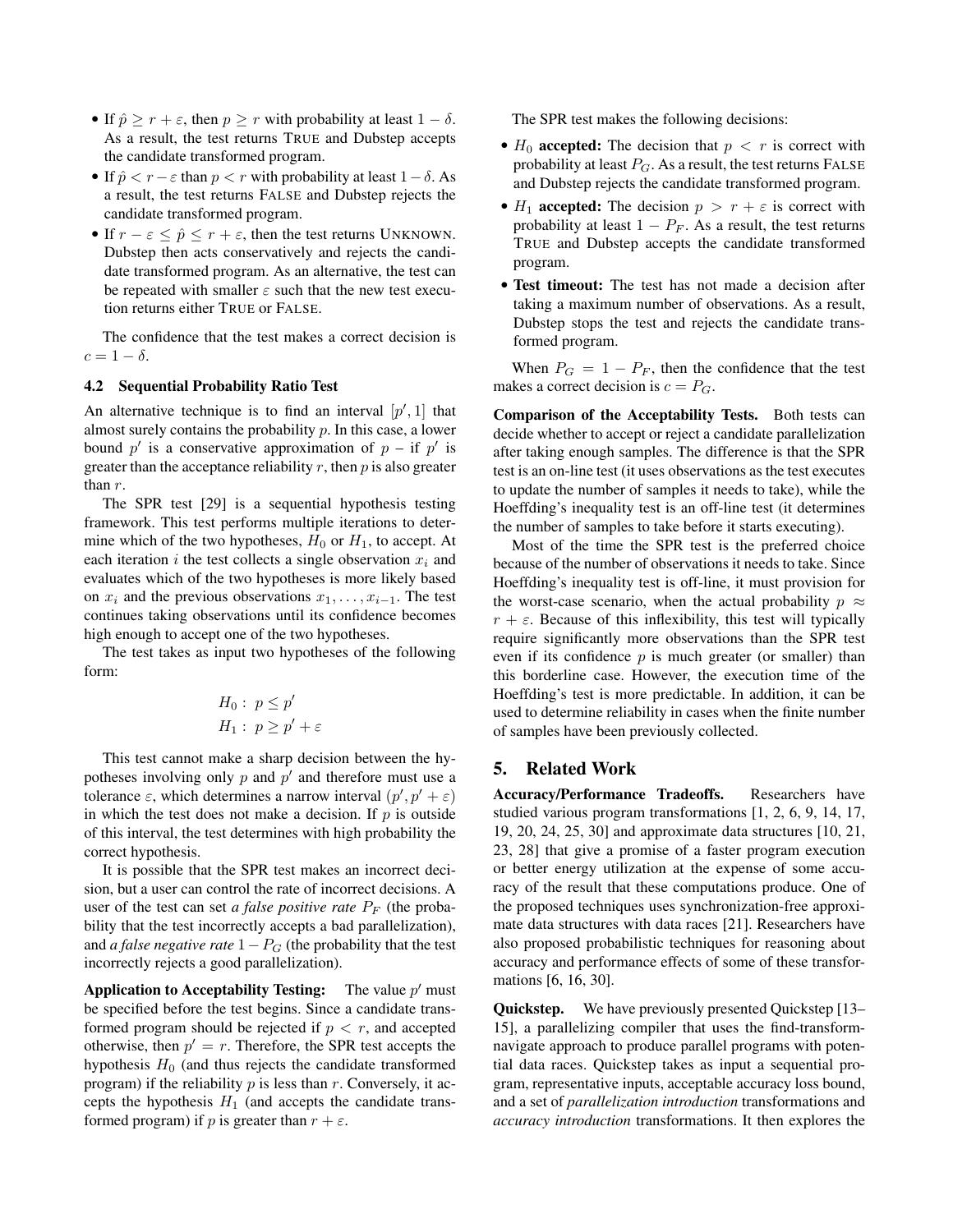tradeoff space induced by these transformations to find a (potentially non-deterministic) parallel program that executes in a maximum amount of time, subject to an accuracy bound.

Dubstep operates as a "reverse Quickstep" – it takes as input an already parallelized (deterministic) program and applies*synchronization relaxation* transformations that remove locks or terminate late tasks to improve the performance of computations, subject to accuracy bound. Dubstep, like Quickstep, uses transformed program executions and statistical tests to assess the reliability of non-deterministic parallel programs and to guide the search of the parallel programs.

Parallelization with Data Races. Meng et al. [11, 12] and Renganarayana et al. [18] propose developer-guided techniques to produce parallel programs with data races that slightly affect the accuracy of the results. These techniques rely on the developer to manually find profitable computations, parallelize programs, and provide computations that compute the quality of intermediate results (i.e., the outputs of each transformed subcomputation).

Dubstep, in contrast, automates a part of the process of finding parallel programs with relaxed synchronization. A developer provides only the representative inputs and the quality measure of the result of the whole program. Dubstep explores the tradeoff space that the synchronization relaxation transformations induce, uses statistical tests to assess the reliability of its observations, and provides the results of the exploration to the developer.

Integrity of Computations. As a related problem, researchers have also explored techniques that identify and enforce separation between regions of a program that identify or enforce separation between critical regions of a program (that must always produce correct result) and approximate regions (that may produce results with varying level of accuracy) [4, 5, 23]. With the focus on non-critical program regions, probabilistic or statistical accuracy analyses (such as those used by Dubstep) can be used to reason about the effects of transformations on the program's accuracy.

**Profile Driven Parallelization Compilers.** Profile-driven parallelization approaches run the program on representative inputs and use memory profiling (in some cases supported by additional static analysis) to suggest potential parallelizations that do not cause data races in the optimized program [7, 22, 26]. These approaches result in semantically equivalent optimized programs that produce the same result as the original programs. Alter [27] provides a deterministic execution model that supports parallelizations that read stale data or otherwise violate the data dependences of the sequential program. Alter is designed to provide deterministic execution and freedom from data races.

In contrast, Dubstep explores a larger optimization space that includes non-deterministic execution and data races. The transformations that Dubstep applies purposefully introduce non-determinism in transformed programs to improve performance at a cost of accuracy of the result that the transformed programs produce. Supporting a larger optimization space comes at the cost of requiring multiple executions of the same input to determine if a candidate parallelization respects the accuracy bounds with acceptable probability.

# 6. Conclusion

Writing parallel programs with a hard notion of correctness constraints the development of such programs to conservative practices that favor excessive use of synchronization primitives. Our results show that Dubstep's approach, which revolves around the *find-transform-navigate* approach, helps developers navigate a richer trade-off space to obtain more efficient acceptably accurate parallel programs.

#### Acknowledgements

This research was supported in part by the National Science Foundation (Grants CCF-0811397, CCF-0905244, CCF-1036241, and IIS-0835652), DARPA (Grants FA8650-11- C-7192 and FA8750-12-2-0110), and the United States Department of Energy (Grant DE-SC0005288).

## References

- [1] J. Ansel, C. Chan, Y. Wong, M. Olszewski, Q. Zhao, A. Edelman, and S. Amarasinghe. Petabricks: A language and compiler for algorithmic choice. PLDI, 2009.
- [2] W. Baek and T. Chilimbi. Green: A framework for supporting energy-conscious programming using controlled approximation. PLDI, 2010.
- [3] M. Berry, D. Chen, P. Koss, D. Kuck, S. Lo, Y. Pang, L. Pointer, R. Roloff, A. Sameh, E. Clementi, et al. The perfect club benchmarks: Effective performance evaluation of supercomputers. *International Journal of High Performance Computing Applications*, 3(3):5–40, 1989.
- [4] M. Carbin, D. Kim, S. Misailovic, and M. Rinard. Proving acceptability properties of relaxed nondeterministic approximate programs. PLDI, 2012.
- [5] M. Carbin and M. Rinard. Automatically Identifying Critical Input Regions and Code in Applications. ISSTA, 2010.
- [6] S. Chaudhuri, S. Gulwani, R. Lublinerman, and S. Navidpour. Proving Programs Robust. FSE, 2011.
- [7] C. Ding, X. Shen, K. Kelsey, C. Tice, R. Huang, and C. Zhang. Software behavior oriented parallelization. PLDI, 2007.
- [8] W. Hoeffding. Probability inequalities for sums of bounded random variables. *Journal of the American Statistical Association*, 58(301), 1963.
- [9] H. Hoffmann, S. Sidiroglou, M. Carbin, S. Misailovic, A. Agarwal, and M. Rinard. Dynamic knobs for responsive power-aware computing. ASPLOS, 2011.
- [10] C. Kirsch, H. Payer, H. Röck, and A. Sokolova. Performance, scalability, and semantics of concurrent FIFO queues. PODC, 2011.